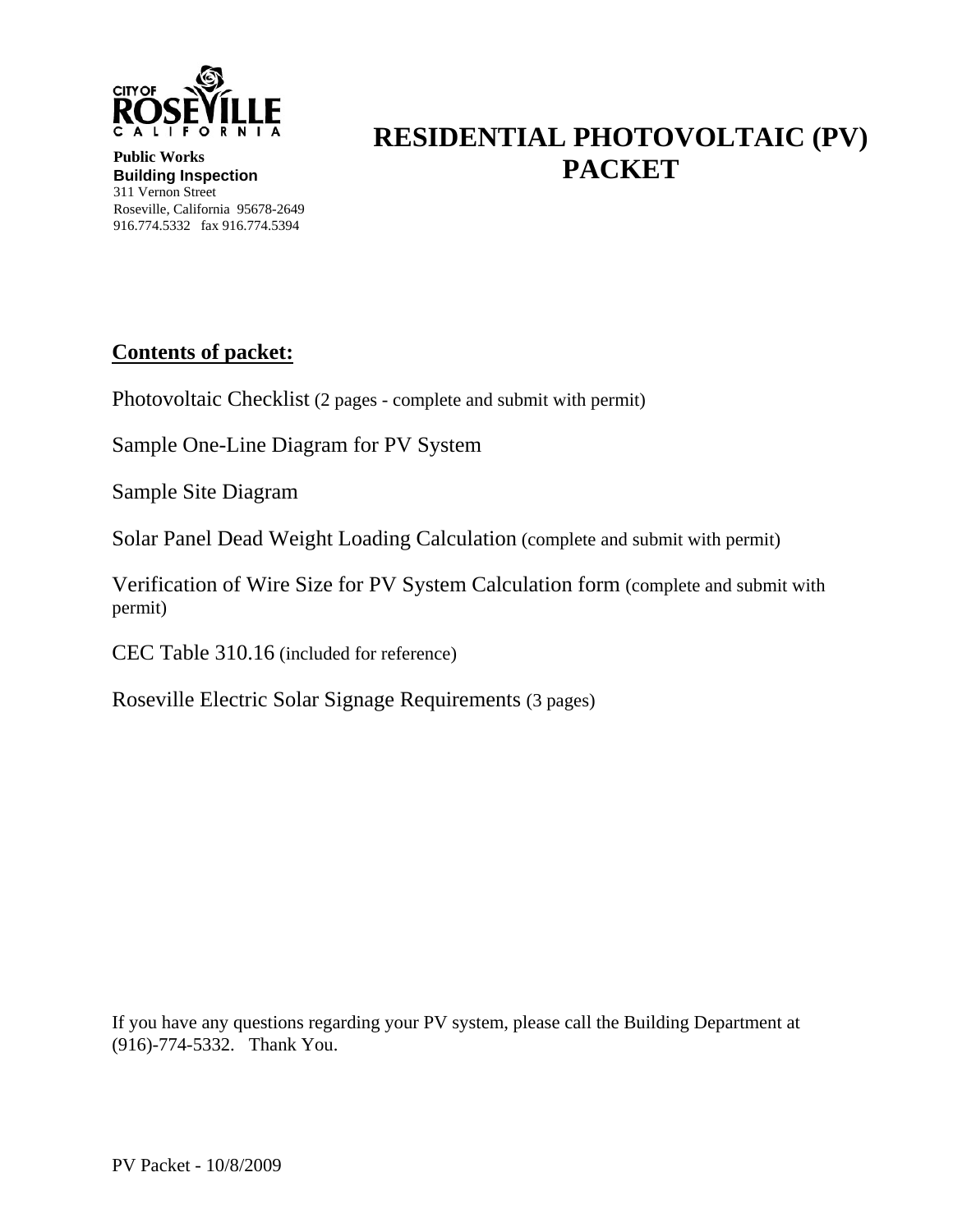

#### **Public Works**

**Building Inspection**  311 Vernon Street Roseville, California 95678-2649 916.774.5332 fax 916.774.5394

#### **Residential Photovoltaic Checklist**

**Based on the 2007 California Electrical Code (CEC) Article 690, Roseville Electric, and Roseville Fire Departments** 

**Residential PV system shall be installed in accordance with the current adopted edition of the NEC Article 690 and any other applicable articles or codes adopted by the jurisdiction.** 

|           | Lot lines                                                                                                                                                                                        |
|-----------|--------------------------------------------------------------------------------------------------------------------------------------------------------------------------------------------------|
|           | <b>Structure locations</b>                                                                                                                                                                       |
|           | Main service panel location                                                                                                                                                                      |
|           | PV module array configuration shown on a roof layout (or lot if ground mounted system)                                                                                                           |
|           | % of coverage of roof area (If more than 50% a review by the fire department is required)                                                                                                        |
|           | Distance from ridge to array(s) - (minimum of 3' required by Fire)                                                                                                                               |
|           | Distance from valley/ hip to array(s) - (minimum of 1.5' by Fire)                                                                                                                                |
|           | PV equipment locations                                                                                                                                                                           |
|           | Roof Information (for roof mounted systems):                                                                                                                                                     |
|           | Type of roof structure and slope. If rafters, provide size and spacing of existing roof framing<br>members                                                                                       |
|           | <b>Existing roofing material</b>                                                                                                                                                                 |
|           | information on the cut sheets<br>PV modules<br>Inverter                                                                                                                                          |
|           | Mounting System (if using substitution parts to any listed/certified system, additional<br>engineering shall be required addressing the withdrawal and lateral capacities)<br><b>Disconnects</b> |
|           | Combiner Box (if used)                                                                                                                                                                           |
|           |                                                                                                                                                                                                  |
|           | Model number                                                                                                                                                                                     |
|           | Integrated disconnect - Per *CEC 690.17                                                                                                                                                          |
|           | Roseville Electric requires a visible external A/C disconnect at main service                                                                                                                    |
|           | Mounting System for Panel Installation: Highlight project specific information on the cut sheets                                                                                                 |
|           | Indicate the style, diameter, length of embedment of bolts into framing members and<br>location of attachments                                                                                   |
|           | Indicate number of bolts per panel                                                                                                                                                               |
| Inverter: | Provide mounting details and certified engineering for listed mounting installation                                                                                                              |
|           | Complete "Solar Panel Dead Weight Loading Calculation" form                                                                                                                                      |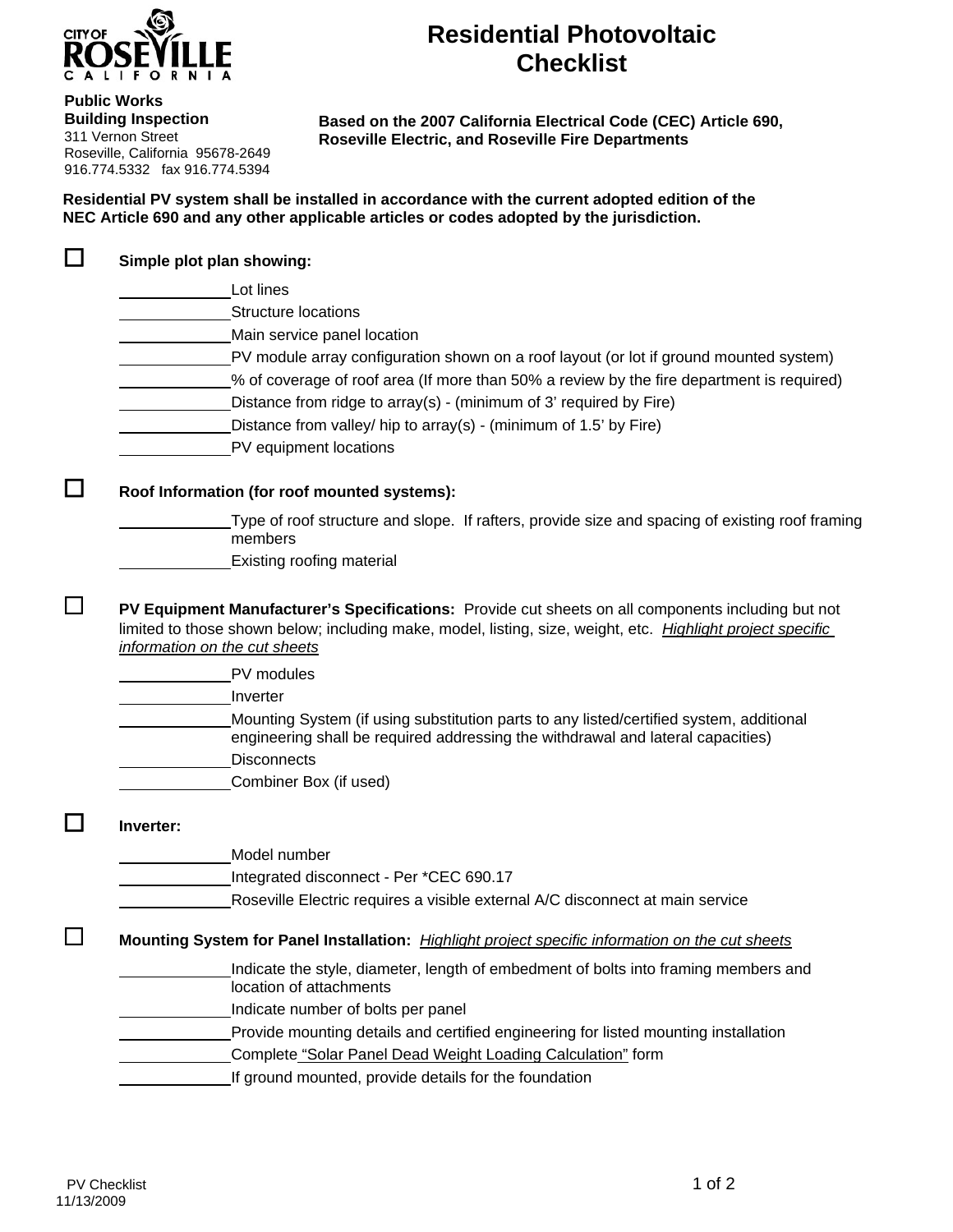|            | <b>Photovoltaic Modules:</b> |                                                                                                                                                                                                                                                                                       |
|------------|------------------------------|---------------------------------------------------------------------------------------------------------------------------------------------------------------------------------------------------------------------------------------------------------------------------------------|
|            |                              | Open-circuit voltage (Voc) from listed cut sheet                                                                                                                                                                                                                                      |
|            |                              | Maximum system voltage from listed cut sheet                                                                                                                                                                                                                                          |
|            |                              | Short-circuit current (Isc) from listed cut sheet                                                                                                                                                                                                                                     |
|            |                              | Maximum fuse rating from listed cut sheet                                                                                                                                                                                                                                             |
|            |                              | Maximum power- panel wattage from listed cut sheet                                                                                                                                                                                                                                    |
|            | <b>Electrical Schematic:</b> |                                                                                                                                                                                                                                                                                       |
|            |                              | System inter-tie with utility company or stand alone                                                                                                                                                                                                                                  |
|            |                              | Indicate the system KW rating                                                                                                                                                                                                                                                         |
|            |                              | Indicate if the system has battery backup                                                                                                                                                                                                                                             |
|            |                              | Single line drawing of electrical installation which includes:                                                                                                                                                                                                                        |
|            |                              | Array                                                                                                                                                                                                                                                                                 |
|            |                              | PV power source short circuit rating                                                                                                                                                                                                                                                  |
|            |                              | Conductor size and type                                                                                                                                                                                                                                                               |
|            |                              | Conductor locations and runs                                                                                                                                                                                                                                                          |
|            |                              | Equipment bonding points and sizes - Per *CEC 250.122                                                                                                                                                                                                                                 |
|            |                              | Inverter location                                                                                                                                                                                                                                                                     |
|            |                              | AC & DC disconnect locations - Per *CEC 690.14 (5) & Roseville Electric                                                                                                                                                                                                               |
|            |                              | Batteries; number, size and locations (if applicable)                                                                                                                                                                                                                                 |
|            |                              | Point of connect to existing electrical service panel                                                                                                                                                                                                                                 |
|            |                              | Size and number of electrical service meters - Per *CEC 690.64(B) (2) exception)                                                                                                                                                                                                      |
|            |                              | Location of required signage (Per Roseville Electric specifications)                                                                                                                                                                                                                  |
|            |                              | Proper Signage and Labeling: Signage required per Roseville Electric handout (see attached)                                                                                                                                                                                           |
|            |                              | Indicate system type below and show location of each required sign on one line diagram (see electrical):                                                                                                                                                                              |
|            |                              | <b>SINGLE PV ARRAY SYSTEM</b>                                                                                                                                                                                                                                                         |
|            |                              | <b>PV ARRAY SYSTEM W/ BATTERY BACKUP</b>                                                                                                                                                                                                                                              |
|            |                              |                                                                                                                                                                                                                                                                                       |
|            |                              | <b>MULTIPLE PV ARRAY SYSTEMS</b>                                                                                                                                                                                                                                                      |
|            |                              | <b>Fees and Plan Review Information:</b>                                                                                                                                                                                                                                              |
|            |                              | Flat fee for building permit of \$155.00                                                                                                                                                                                                                                              |
|            |                              | Review time should be no greater than 3 days (depending on backlog and staffing)                                                                                                                                                                                                      |
|            |                              | *CEC 690.17 - Switch or Circuit Breaker. The disconnecting means for ungrounded conductors shall consist of a manually operable switch<br>(es) or circuit breaker(s) complying with all of the following requirements:<br>(1) Located where readily accessible                        |
|            |                              | (2) Externally operable without exposing the operator to contact with live parts                                                                                                                                                                                                      |
|            | equipment.                   | (3) Plainly indicating whether in the open or closed position<br>(4) Having an interrupting rating sufficient for the nominal circuit voltage and the current that is available at the line terminals of the                                                                          |
| equipment. |                              | *CEC 250.122 - Size of Equipment Grounding Conductors. Copper, aluminum, or copper-clad aluminum equipment grounding conductors of<br>the wire type shall not be smaller than shown in Table 250.122 but shall not be required to be larger than the circuit conductors supplying the |

**\*CEC 690.14 (5) – Grouping.** The photovoltaic system disconnecting means shall be grouped with other disconnecting means for the system to comply with 690.14(C)(4). A Photovoltaic disconnecting means shall not be required at the photovoltaic module or array location.

**\*CEC 690.64(B)(2)exception)** - **Load Side**. A photovoltaic power source shall be permitted to be connected to the load side of the service disconnecting means of the other source(s) at any distribution equipment on the premises, provided that (exception) the sum of the ampere ratings of the overcurrent devices shall not exceed 120% of the rating of the busbar or conductor.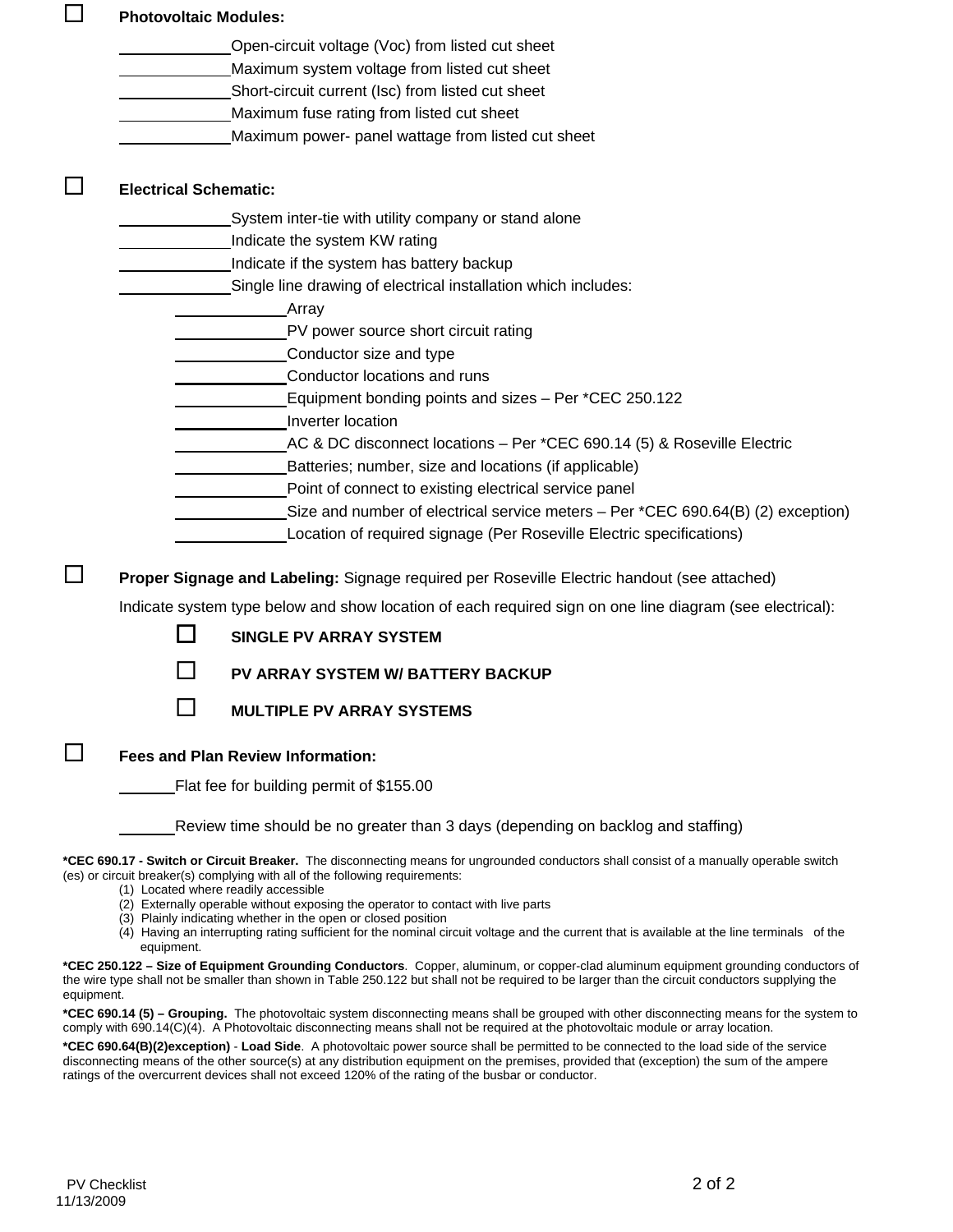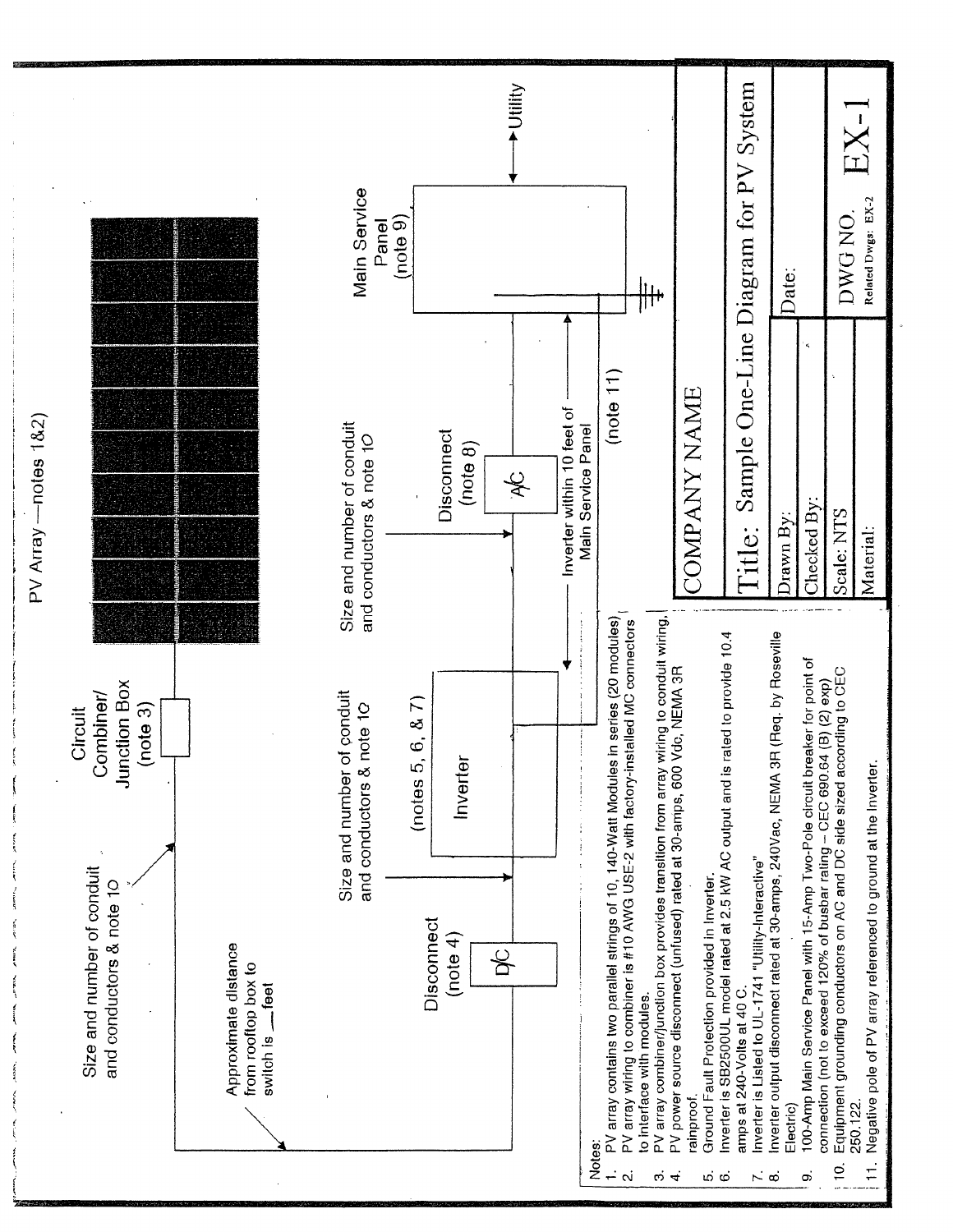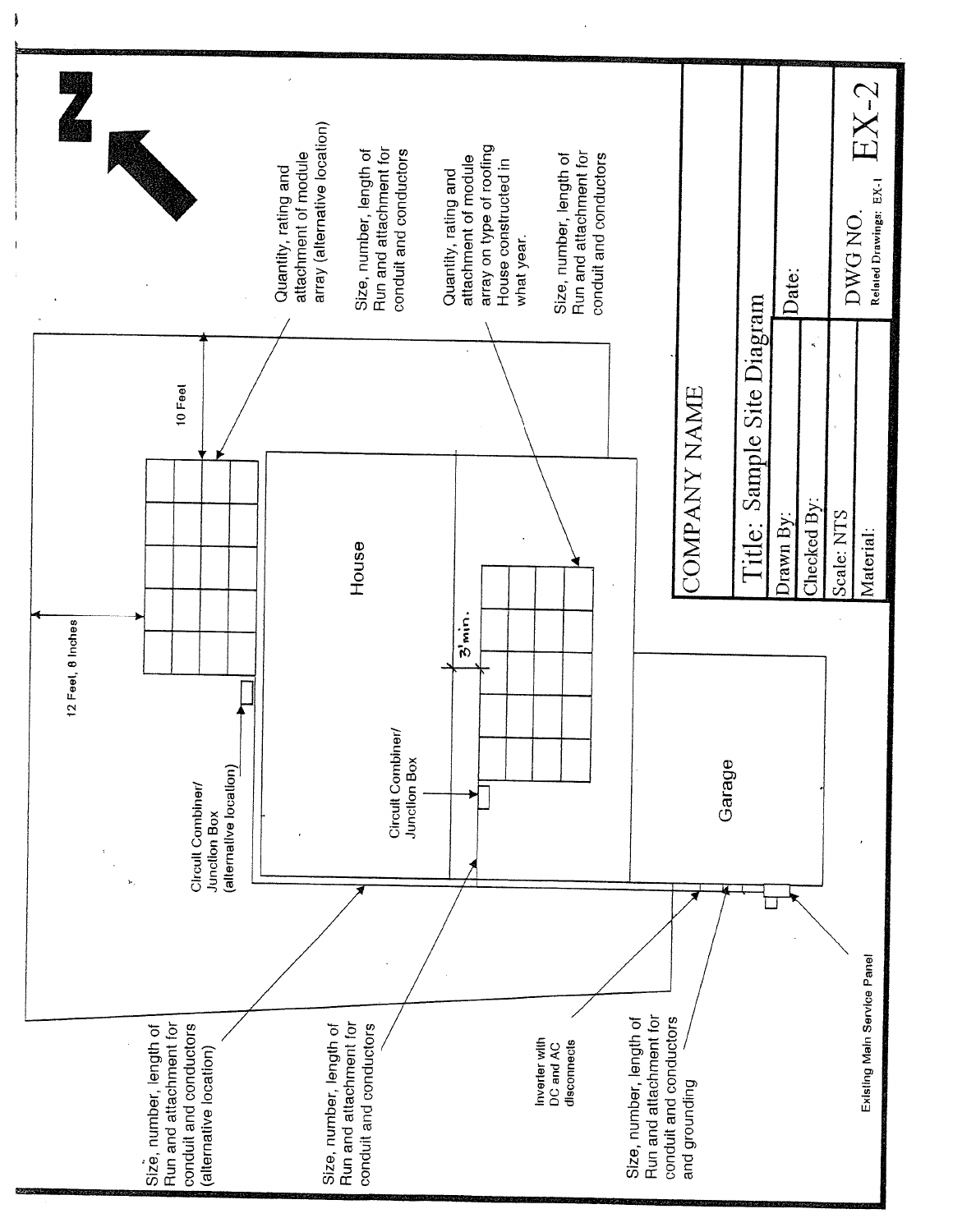#### **SOLAR PANEL DEAD WEIGHT LOADING CALCULATION**



*The point loading and distributed loading should be below building department requirements for structural analysis. Distributed loading - Max. 5 lbs/ft2*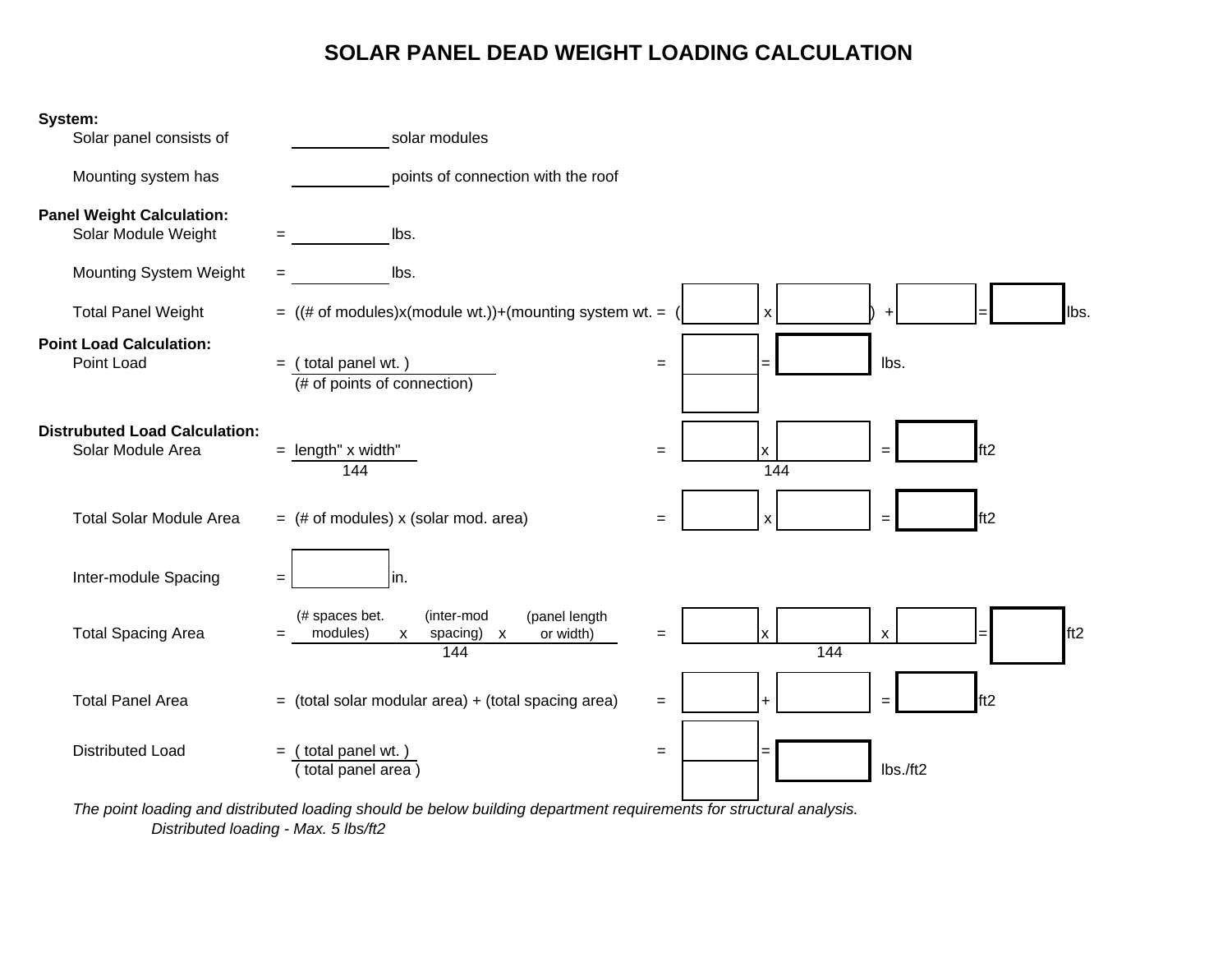#### **Verification of Wire Sizes for PV System Calculation Form**





Using CEC Table 310.16: In temperture column copper, 7° C, find the amperage allowed, then read over to the size column for the minimum wire size

**Min. wire size from Table 310.16** #

Note: The smaller the wire size number the larger the wire thickness.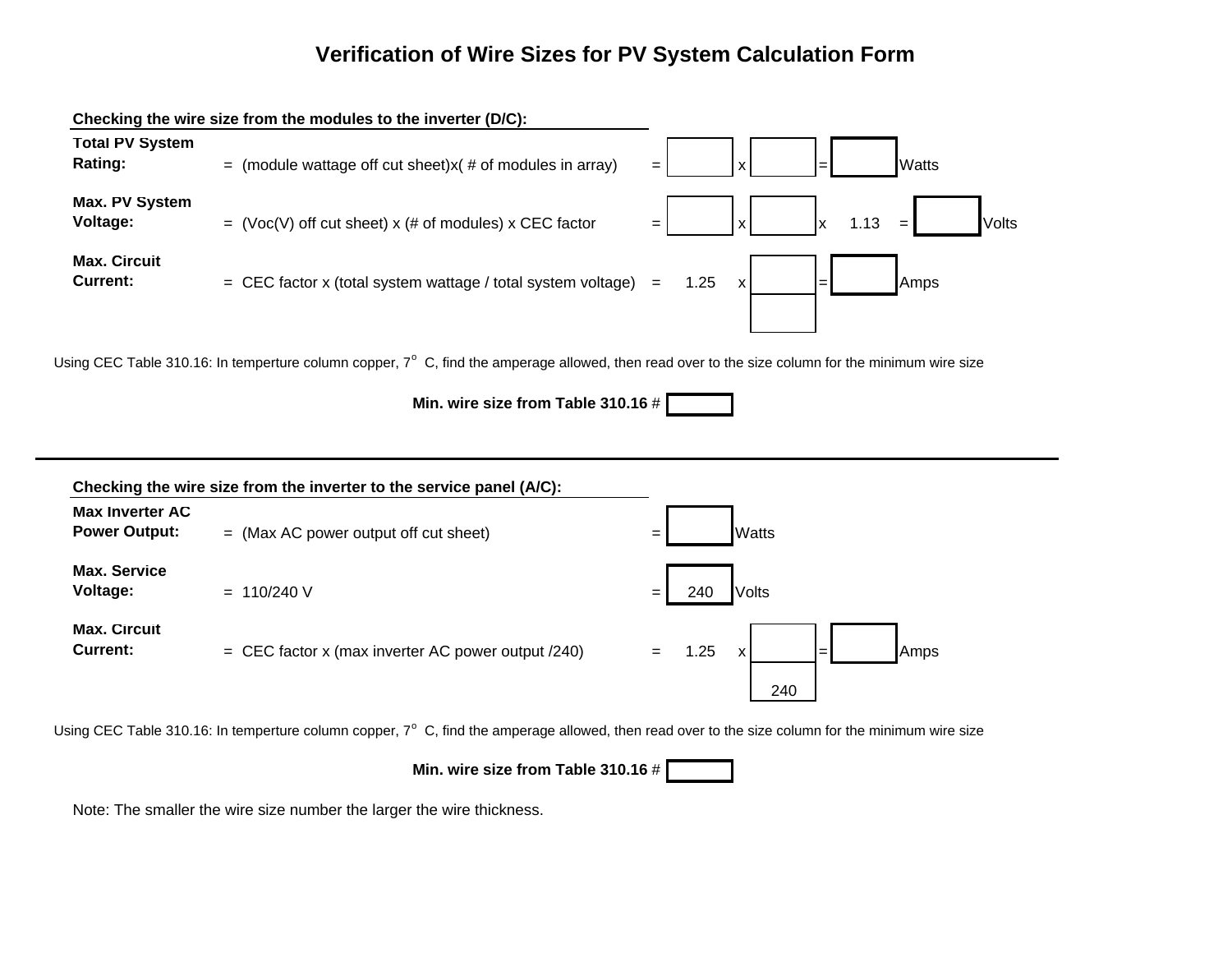| Table 310.16 Allowable Ampacities of Insulated Conductors Rated 0 Through 2000 Volts, 60°C Through 90°C (140°F |  |
|----------------------------------------------------------------------------------------------------------------|--|
| Through 194°F), Not More Than Three Current-Carrying Conductors in Raceway, Cable, or Earth (Directly Buried), |  |
| Based on Ambient Temperature of 30°C (86°F)                                                                    |  |

|                  | Temperature Rating of Conductor (See Table 310.13.) |               |                                                                                                       |                        |              |                                  |                       |  |  |
|------------------|-----------------------------------------------------|---------------|-------------------------------------------------------------------------------------------------------|------------------------|--------------|----------------------------------|-----------------------|--|--|
|                  | 60°C (140°F)                                        | 75°C (167°F)  | 90°C (194°F)                                                                                          | $60^{\circ}$ C (140°F) | 75°C (167°F) | 90°C (194°F)                     |                       |  |  |
|                  |                                                     |               | Types TBS, SA,                                                                                        |                        |              |                                  |                       |  |  |
|                  |                                                     | Amps          | SIS, FEP, FEPB,                                                                                       |                        |              | Types TBS, SA,                   |                       |  |  |
|                  |                                                     | Types RHW,    | MI, RHH, RHW-2,                                                                                       |                        | Types RHW,   | SIS, THHN,                       |                       |  |  |
|                  |                                                     | THHW,         | THHN, THHW,                                                                                           |                        | THHW,        | THHW, THW-2,                     |                       |  |  |
|                  |                                                     | THW,          | THW-2, THWN-2,                                                                                        |                        | THW,         | THWN-2, RHH,                     |                       |  |  |
|                  |                                                     | THWN,         | USE-2, XHH,                                                                                           |                        | THWN,        | RHW-2, USE-2,                    |                       |  |  |
| <b>Size</b>      |                                                     | XHHW,         | XHHW, XHHW-2,                                                                                         | Types TW,              | XHHW,        | XHH, XHHW,                       |                       |  |  |
| AWG or           | Types TW, UF                                        | USE, ZW       | $ZW-2$                                                                                                | UF                     | <b>USE</b>   | XHHW-2, ZW-2                     | Size AWG or           |  |  |
| kcmil            |                                                     | <b>COPPER</b> |                                                                                                       |                        |              | ALUMINUM OR COPPER-CLAD ALUMINUM | kcmil                 |  |  |
| 18               |                                                     |               | 14                                                                                                    |                        |              |                                  |                       |  |  |
| 16               |                                                     |               | $18\,$                                                                                                |                        |              |                                  |                       |  |  |
| $14*$            | $20\,$                                              | 20            | 25                                                                                                    |                        |              |                                  |                       |  |  |
| $12*$            | 25                                                  | 25            | 30                                                                                                    | 20                     | 20           | 25                               | $12*$                 |  |  |
| $10*$            | 30                                                  | 35            | 40                                                                                                    | 25                     | 30           | 35                               | $10*$                 |  |  |
| 8                | 40                                                  | 50            | 55                                                                                                    | 30                     | 40           | 45                               | 8                     |  |  |
| $\overline{6}$   | $\overline{55}$                                     | 65            | 75                                                                                                    | 40                     | 50           | 60                               | 6                     |  |  |
|                  | $70\,$                                              | 85            | 95                                                                                                    | 55                     | 65           | 75                               | 4                     |  |  |
| 4                | 85                                                  | 100           | 110                                                                                                   | 65                     | 75           | 85                               | 3                     |  |  |
| 3                | 95                                                  | 115           | 130                                                                                                   | 75                     | 90           | 100                              | $\overline{c}$        |  |  |
| $\boldsymbol{2}$ |                                                     | 130           | 150                                                                                                   | 85                     | 100          | 115                              | $\mathbf{1}$          |  |  |
| $\mathbf{1}$     | 110                                                 | 150           | 170                                                                                                   | 100                    | 120          | 135                              | 1/0                   |  |  |
| 1/0              | 125                                                 |               | 195                                                                                                   | 115                    | 135          | 150                              | $2/0$                 |  |  |
| 2/0              | 145                                                 | 175<br>200    | 225                                                                                                   | 130                    | 155          | 175                              | 3/0                   |  |  |
| 3/0              | 165                                                 | 230           | 260                                                                                                   | 150                    | 180          | 205                              | 4/0                   |  |  |
| 4/0              | 195                                                 |               |                                                                                                       | 170                    | 205          | 230                              | 250                   |  |  |
| 250              | 215                                                 | 255           | 290                                                                                                   | 190                    | 230          | 255                              | 300                   |  |  |
| 300              | 240                                                 | 285           | 320                                                                                                   | 210                    | 250          | 280                              | 350                   |  |  |
| 350              | 260                                                 | 310           | 350                                                                                                   | 225                    | 270          | 305                              | 400                   |  |  |
| 400              | 280                                                 | 335           | 380                                                                                                   |                        |              | 350                              | 500                   |  |  |
| 500              | 320                                                 | 380           | 430                                                                                                   | 260                    | 310          | 385                              | 600                   |  |  |
| 600              | 355                                                 | 420           | 475                                                                                                   | 285                    | 340          | 420                              | 700                   |  |  |
| 700              | 385                                                 | 460           | 520                                                                                                   | 310                    | 375          | 435                              | 750                   |  |  |
| 750              | 400                                                 | 475           | 535                                                                                                   | 320                    | 385          | 450                              | 800                   |  |  |
| 800              | 410                                                 | 490           | 555                                                                                                   | 330                    | 395          |                                  | 900                   |  |  |
| 900              | 435                                                 | 520           | 585                                                                                                   | 355                    | 425          | 480                              | 1000                  |  |  |
| 1000             | 455                                                 | 545           | 615                                                                                                   | 375                    | 445          | 500                              |                       |  |  |
| 1250             | 495                                                 | 590           | 665                                                                                                   | 405                    | 485          | 545                              | 1250<br>1500          |  |  |
| 1500             | 520                                                 | 625           | 705                                                                                                   | 435                    | 520          | 585                              |                       |  |  |
| 1750             | 545                                                 | 650           | 735                                                                                                   | 455                    | 545          | 615                              | 1750                  |  |  |
| 2000             | 560                                                 | 665           | 750                                                                                                   | 470                    | 560          | 630                              | 2000                  |  |  |
|                  |                                                     |               | <b>CORRECTION FACTORS</b>                                                                             |                        |              |                                  |                       |  |  |
| Ambient          |                                                     |               | For ambient temperatures other than 30°C (86°F), multiply the allowable ampacities shown above by the |                        |              |                                  | Ambient<br>Temp. (°F) |  |  |
| Temp. (°C)       |                                                     |               | appropriate factor shown below.                                                                       |                        |              | 1.04                             | $70 - 77$             |  |  |
| $21 - 25$        | 1.08                                                | 1.05          | 1.04                                                                                                  | 1.08                   | 1.05         |                                  | $78 - 86$             |  |  |
| $26 - 30$        | 1.00                                                | 1.00          | 1.00                                                                                                  | 1.00                   | 1.00         | 1.00                             |                       |  |  |
| $31 - 35$        | 0.91                                                | 0.94          | 0.96                                                                                                  | 0.91                   | 0.94         | 0.96                             | $87 - 95$             |  |  |
| $36 - 40$        | 0.82                                                | 0.88          | 0.91                                                                                                  | 0.82                   | 0.88         | 0.91                             | $96 - 104$            |  |  |
| $41 - 45$        | 0.71                                                | 0.82          | 0.87                                                                                                  | 0.71                   | 0.82         | 0.87                             | $105 - 113$           |  |  |
| $46 - 50$        | 0.58                                                | 0.75          | 0.82                                                                                                  | 0.58                   | 0.75         | 0.82                             | 114-122               |  |  |
| $51 - 55$        | 0.41                                                | 0.67          | 0.76                                                                                                  | 0.41                   | 0.67         | 0.76                             | $123 - 131$           |  |  |
| $56 - 60$        |                                                     | 0.58          | 0.71                                                                                                  | -----                  | 0.58         | 0.71                             | $132 - 140$           |  |  |
| $61 - 70$        |                                                     | 0.33          | 0.58                                                                                                  |                        | 0.33         | 0.58                             | $141 - 158$           |  |  |
| $71 - 80$        | -----                                               | $\frac{1}{2}$ | 0.41                                                                                                  |                        |              | 0.41                             | 159-176               |  |  |

\* See 240.4(D).

÷,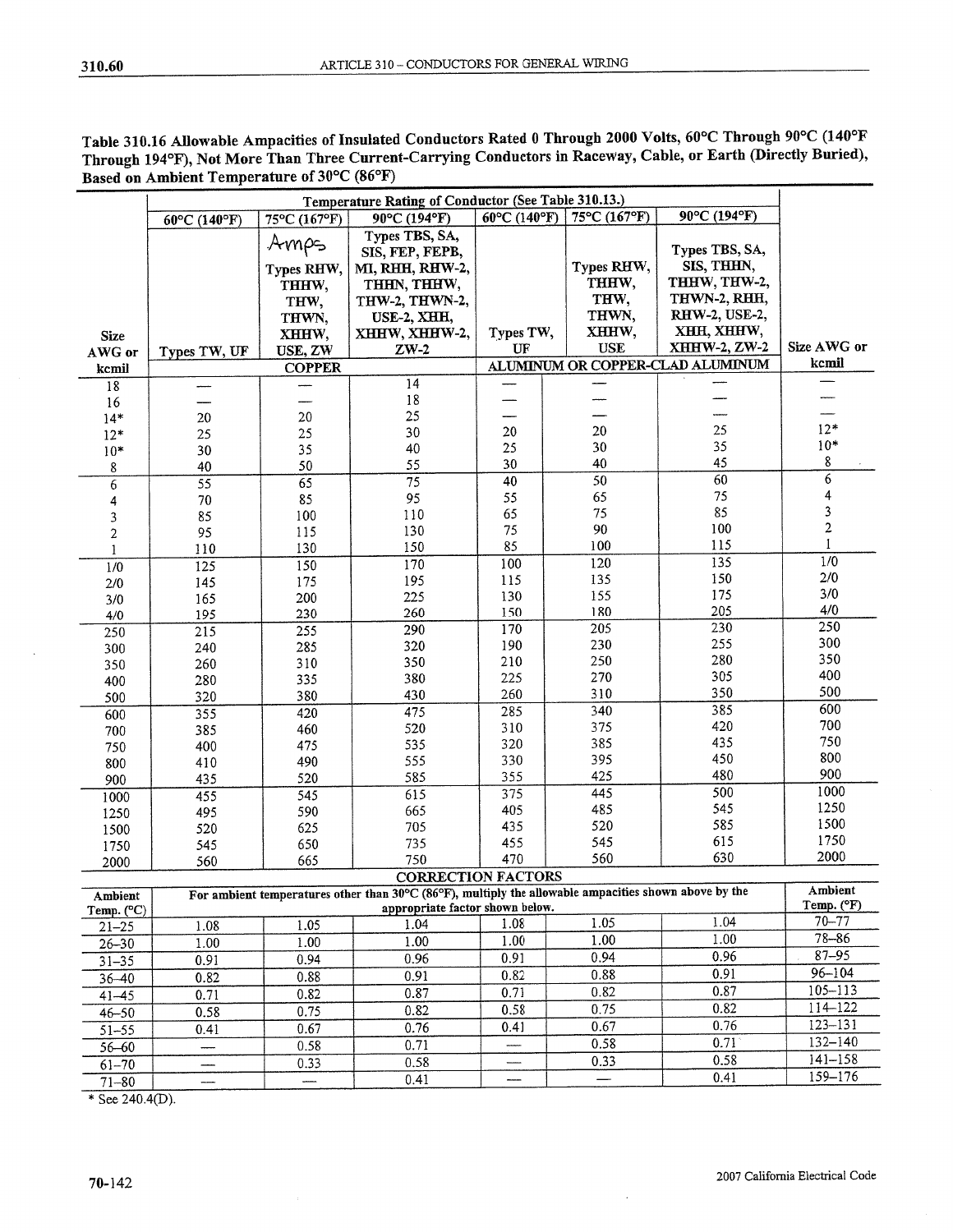## **REQUIRED LABELS FOR SOLAR ELECTRIC (PV) SYSTEMS <10KW**

(SEE DRAWING PV-1)

- LABELS SHALL BE MADE OF RED PLASTIC MATERIAL WITH ENGRAVED WHITE LETTERS
- LETTERS SHALL BE A MINIMUM 3/8" IN SIZE.
- THE LABELS SHALL BE PERMANENTLY ATTACHED TO THE APPROPRIATE PANEL.
- AC & DC CONDUIT, RACEWAY, ENCLOSURES, CABLE ASSEMBLIES AND JUNCTION BOXES SHALL BE OR RED BACKGROUND MATERIAL WITH WHITE LETTERING MADE OF DURABLE ADHESIVE, REFLECIIVE WEATHER RESISTANT MATERIAL SUITABLE FOR THE ENVIRONMENT: TO ALERT FIRE SERVICE TO AVOID CUT IING THEM OFF.

# **WARNING! DUAL POWER SUPPLY SOLAR ELECTRIC SYSTEM**

THIS TAG IS TO BE ATTACHED TO METER PANEL

## **WARNING! DUAL POWER SUPPLY SOLAR ELECTRIC SYSTEM DISCONNECT**

THIS TAG IT TO BE ATTACHED TO PV DISCONNECT DEVICE

# **CAUTION: SOLAR ELECTRIC CIRCUIT**

THIS TAG TO BE ATTACHED TO AC AND DC CIRCUIT EQUIPMENT



**Roseville Electric** 

| LECTRIC SUPERINTENDENT | REVIEW COMMITTEE      |  |                          |  |                   |  |  |  |  |
|------------------------|-----------------------|--|--------------------------|--|-------------------|--|--|--|--|
|                        |                       |  |                          |  |                   |  |  |  |  |
| OWER ENG MANAGER       | I DR<br>N.F.B.        |  | $\sqrt{DATE_{07}}/15/09$ |  | LDR NO.           |  |  |  |  |
| ECTRONICS MANAGER      | INEW SERVICES MANAGER |  |                          |  | <b>PAGE 7.4.2</b> |  |  |  |  |
|                        |                       |  | CONSTRUCTION STANDARD    |  |                   |  |  |  |  |

DRAWING PVT-1

SOLAR ELECTRIC METERING REQUIREMENTS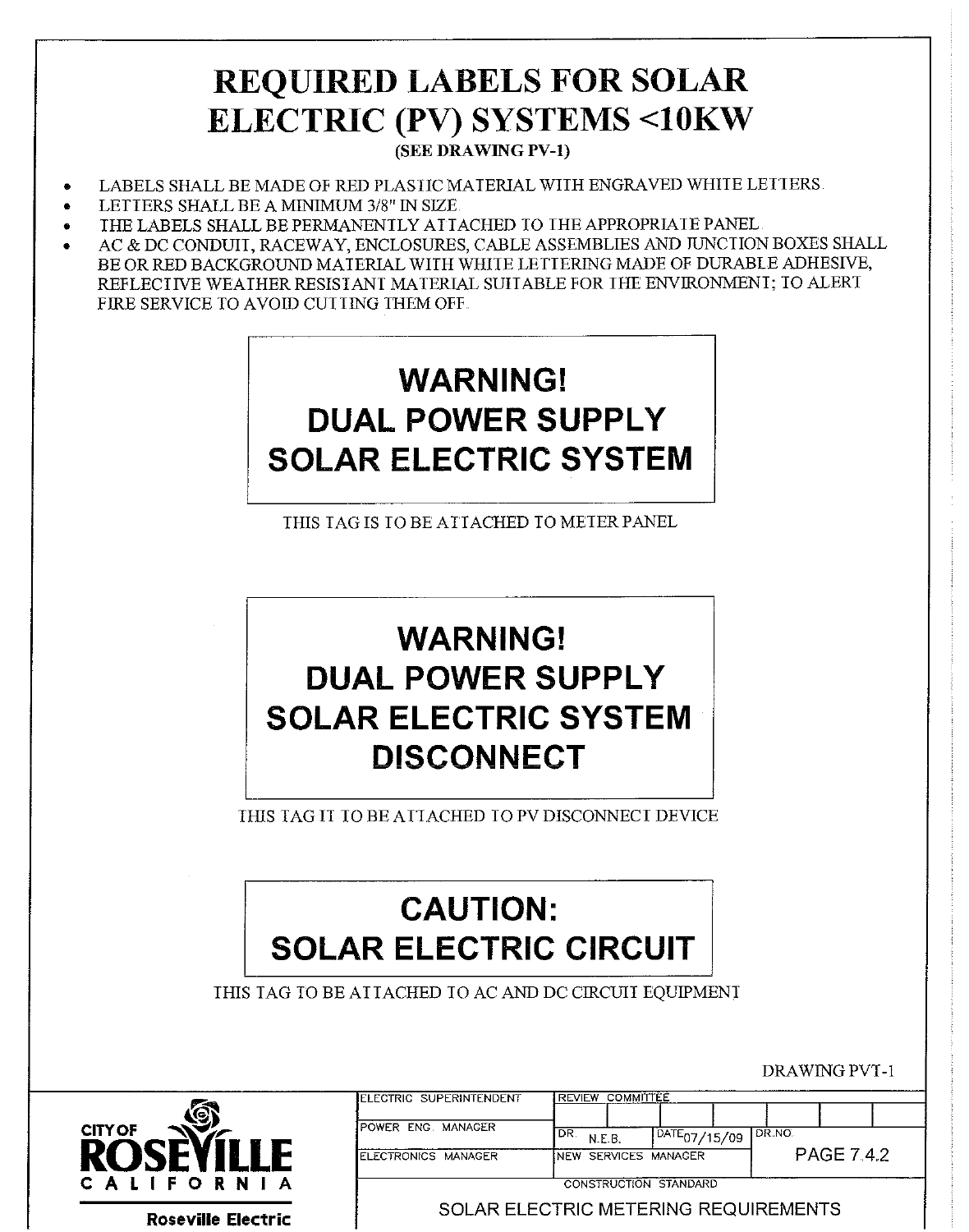## REQUIRED LABELS FOR SOLAR ELECTRIC (PV) **SYSTEMS W/ BATTERY BACK-UP <10KW**

(SEE DRAWING PV-2)

- LABELS SHALL BE MADE OF RED PLASTIC MATERIAL WITH ENGRAVED WHITE LETTERS
- LETTERS SHALL BE A MINIMUM 3/8" IN SIZE
- THE LABELS SHALL BE PERMANENTLY ATTACHED TO THE APPROPRIATE PANEL
- AC & DC CONDUIT, RACEWAY, ENCLOSURES, CABLE ASSEMBLIES AND JUNCTION BOXES SHALL BE OR RED BACKGROUND MATERIAL WITH WHITE LETTERING MADE OF DURABLE ADHESIVE, REFLECTIVE WEATHER RESISTANT MATERIAL SUITABLE FOR THE ENVIRONMENT; TO ALERT FIRE SERVICE TO AVOID CUTTING THEM OFF.



THIS TAG IS TO BE ATTACHED TO METER PANEL

### **WARNING! DUAL POWER SUPPLY SOLAR ELECTRIC SYSTEM DISCONNECT**

THIS TAG IT TO BE ATTACHED TO PV DISCONNECT DEVICE

#### **CAUTION: SOLAR ELECTRIC CIRCUIT**

THIS TAG TO BE ATTACHED TO AC AND DC CIRCUIT EQUIPMENT

### **CRITICAL LOAD DISCONNECT**

THIS TAG TO BE ATTACHED TO BATTERY BANK DISCONNECT





| POWER ENG MANAGER   | 'DR.<br>N.F.B | $DATE_{07/15/09}$     | 1 DR NO.          |
|---------------------|---------------|-----------------------|-------------------|
| ELECTRONICS MANAGER |               | INEW SERVICES MANAGER | <b>PAGE 7.4.4</b> |

 $T$ 

SOLAR ELECTRIC METERING REQUIREMENTS